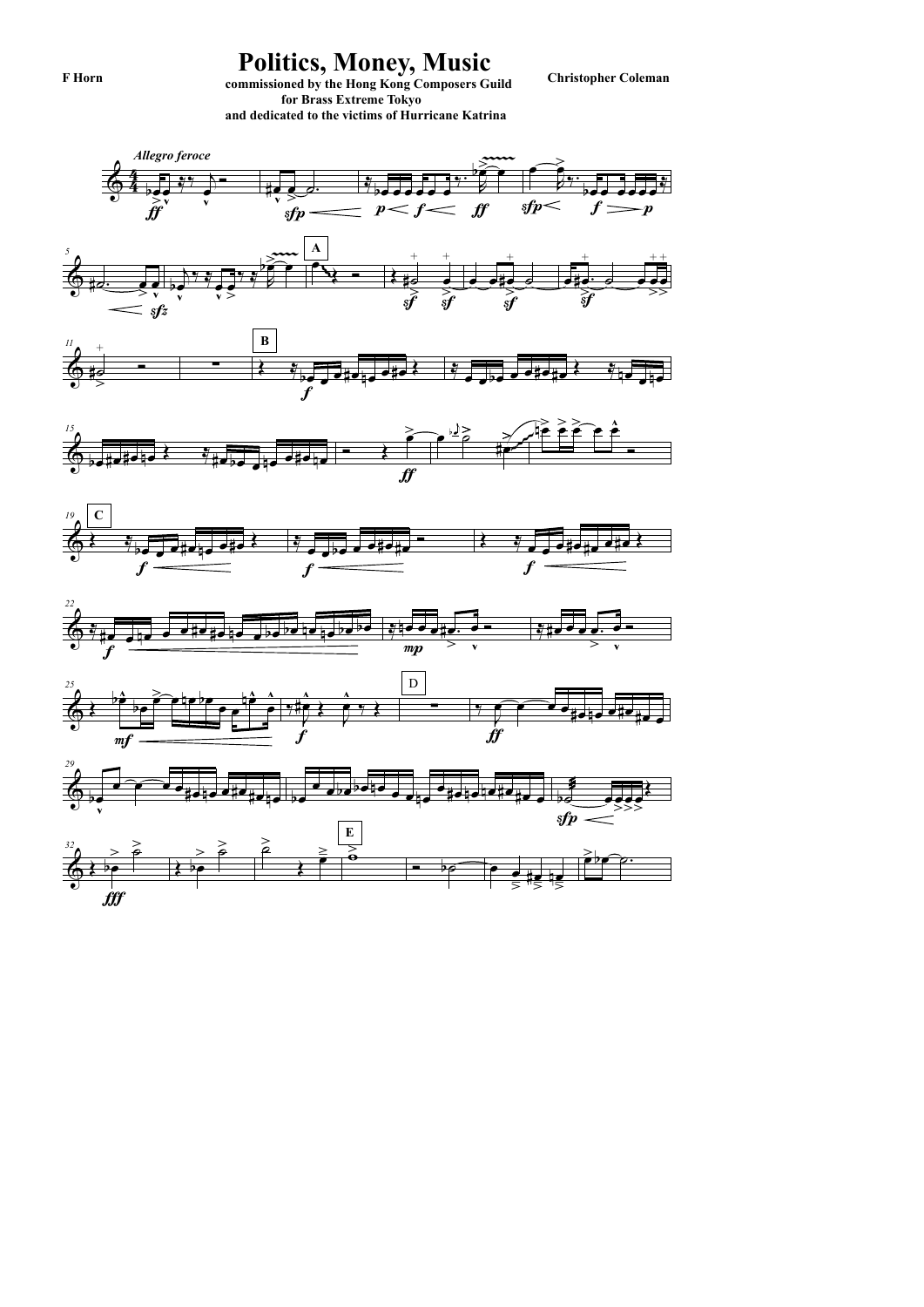







Horn